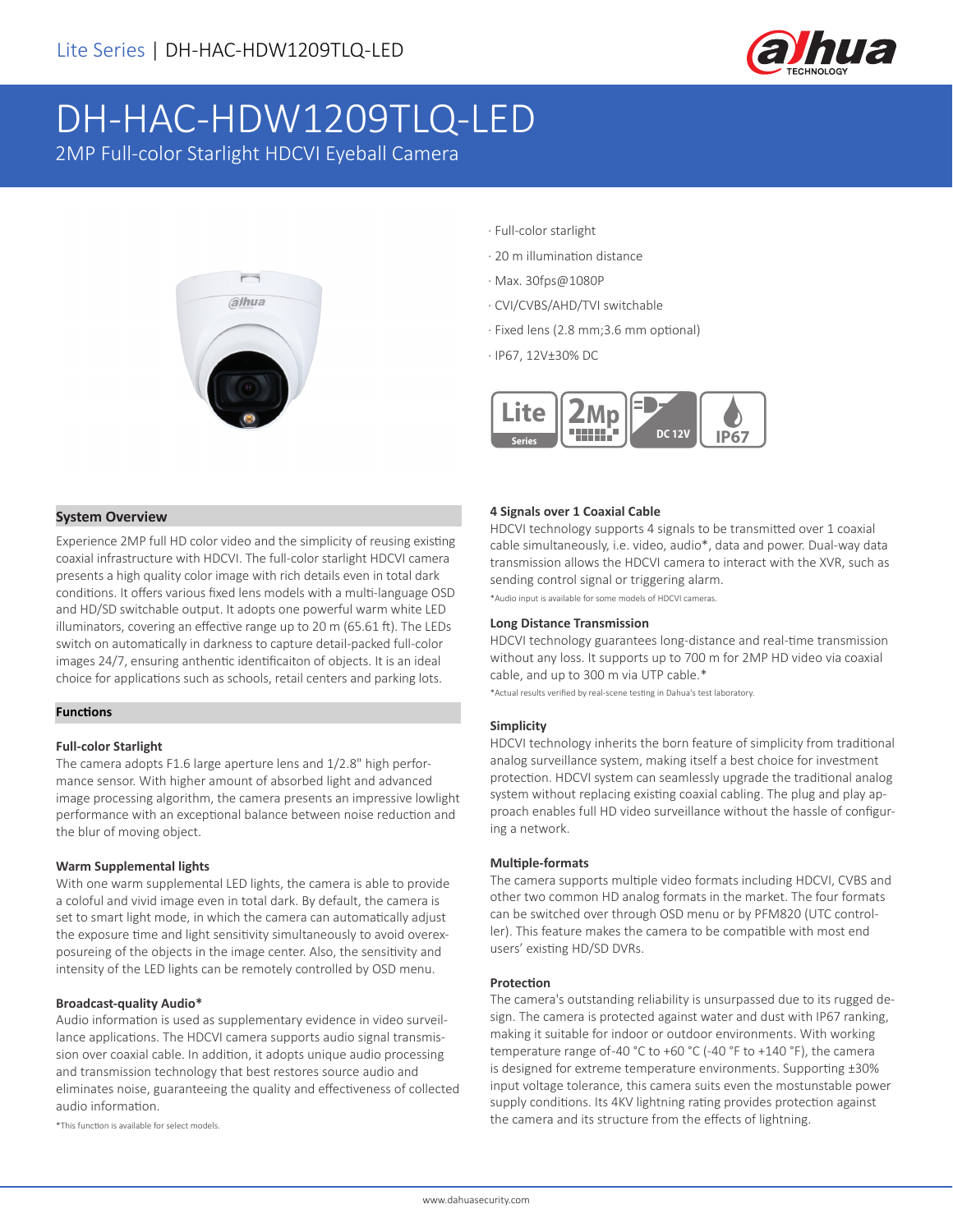## Lite Series | DH-HAC-HDW1209TLQ-LED

| Technical Specification |
|-------------------------|
|                         |

| <u>م ma</u> |  |
|-------------|--|

| Camera                       |          |                                                                                                                                                                                                            |                                |                               |                                         |
|------------------------------|----------|------------------------------------------------------------------------------------------------------------------------------------------------------------------------------------------------------------|--------------------------------|-------------------------------|-----------------------------------------|
| Image Sensor                 |          | 1/2.8 inch CMOS                                                                                                                                                                                            |                                |                               |                                         |
| <b>Effective Pixels</b>      |          | 1920 (H) × 1080 (V), 2MP                                                                                                                                                                                   |                                |                               |                                         |
| Scanning System              |          | Progressive                                                                                                                                                                                                |                                |                               |                                         |
| Electronic Shutter Speed     |          | PAL: 1/25s-1/100000s<br>NTSC: 1/30s-1/100000s                                                                                                                                                              |                                |                               |                                         |
| S/N Ratio                    |          | >65dB                                                                                                                                                                                                      |                                |                               |                                         |
| Minimum Illumination         |          | 0.01Lux/F1.6, OLux white light on                                                                                                                                                                          |                                |                               |                                         |
| <b>Illumination Distance</b> |          |                                                                                                                                                                                                            | Distance up to 20 m (65.61 ft) |                               |                                         |
| Illuminator On/Off Control   |          | Auto; manual                                                                                                                                                                                               |                                |                               |                                         |
| Illuminator Number           |          | $\mathbf{1}$                                                                                                                                                                                               |                                |                               |                                         |
| Pan/Tilt/Rotation Range      |          | Pan: 0°-360°<br>Tilt: 0°-78<br>Rotation: 0°-360°                                                                                                                                                           |                                |                               |                                         |
| Lens                         |          |                                                                                                                                                                                                            |                                |                               |                                         |
| Lens Type                    |          | Fixed-focal                                                                                                                                                                                                |                                |                               |                                         |
| Mount Type                   |          | M12                                                                                                                                                                                                        |                                |                               |                                         |
| Focal Length                 |          | 2.8 mm ; 3.6 mm                                                                                                                                                                                            |                                |                               |                                         |
| Max. Aperture                |          | F1.6;F1.6                                                                                                                                                                                                  |                                |                               |                                         |
| Field of View                |          | $2.8$ mm: $126.2^{\circ} \times 106^{\circ} \times 56.5^{\circ}$<br>(diagonal x horizontal x vertical);<br>3.6 mm: $103.6^\circ \times 86.9^\circ \times 46.3^\circ$<br>(diagonal × horizontal × vertical) |                                |                               |                                         |
| Iris Type                    |          | <b>Fixed iris</b>                                                                                                                                                                                          |                                |                               |                                         |
| Close Focus Distance         |          | 2.8 mm: 0.6 m (1.97 ft);<br>3.6 mm: 1.2 m (3.94 ft)                                                                                                                                                        |                                |                               |                                         |
|                              | lens     | Detect                                                                                                                                                                                                     | Observe                        | Recognize                     | Identify                                |
| <b>DORI</b><br>Distance      | $2.8$ mm | 38.6 m<br>$(126.6 \text{ ft})$                                                                                                                                                                             | 15.4 m<br>(50.5 ft)            | 7.7 <sub>m</sub><br>(26.3 ft) | 3.9 <sub>m</sub><br>$(12.8 \text{ ft})$ |
|                              | $3.6$ mm | 55.2 m<br>$(181.1 \text{ ft})$                                                                                                                                                                             | 22.1 m<br>$(72.5 \text{ ft})$  | 11.0 m<br>$(36.1 \text{ ft})$ | 5.5 <sub>m</sub><br>$(18.0 \text{ ft})$ |

| Noise Reduction              | 2D <sub>NR</sub>                                                                                 |
|------------------------------|--------------------------------------------------------------------------------------------------|
| Smart Light                  | Yes                                                                                              |
| Mirror                       | Off/On                                                                                           |
| Privacy Masking              | Off/On (8 area, rectangle)                                                                       |
| Certifications               |                                                                                                  |
| Certifications               | CE (EN55032, EN55024, EN50130-4,EN60950-1)<br>FCC (CFR 47 FCC Part 15 subpartB, ANSI C63.4-2014) |
| Port                         |                                                                                                  |
| Video Output                 | Video output choices of CVI/TVI/AHD/CVBS by one<br><b>BNC</b> port                               |
| Power                        |                                                                                                  |
| Power Supply                 | 12V ±30% DC                                                                                      |
| Power Consumption            | Max 3.0W (12V DC, White Light on)                                                                |
| Environment                  |                                                                                                  |
| <b>Operating Temperature</b> | -40°C to +60°C (-40°F to 140°F); <95% (non-<br>condensation)                                     |
| Storage Temperature          | -40°C to +60°C (-40°F to 140°F); <95% (non-<br>condensation)                                     |
| Protection Grade             | <b>IP67</b>                                                                                      |
| Structure                    |                                                                                                  |
| Casing                       | Inner core: metal + plastic<br>Cover: plastic<br>Pedestal: plastic                               |
| Camera Dimensions            | $\phi$ 97.1 mm × 91.4 mm ( $\phi$ 3.82" × 3.6")                                                  |
| Net Weight                   | $0.21$ Kg (0.46 lb)                                                                              |
| Gross Weight                 | 0.28 Kg (0.62 lb)                                                                                |

Video

| Frame Rate    | $\cap$<br>PAL: 1080P@25fps; 720P@25fps;<br>NTSC: 1080P@30fps; 720P@30fps;<br>AHD:<br>PAL: 1080P@25fps;<br>NTSC: 1080P@30fps<br>TVI:<br>PAL: 1080P@25fps;<br>NTSC: 1080P@30fps<br>CVBS:<br>PAL: 960H;<br><b>NTSC: 960H</b> |
|---------------|---------------------------------------------------------------------------------------------------------------------------------------------------------------------------------------------------------------------------|
| Resolution    | 1080P (1920 × 1080); 720P (1280 × 720); 960H (960 ×<br>576/960 × 480)                                                                                                                                                     |
| BI C          | BLC/WDR                                                                                                                                                                                                                   |
| <b>WDR</b>    | <b>DWDR</b>                                                                                                                                                                                                               |
| White Balance | Auto; manual                                                                                                                                                                                                              |
| Gain Control  | Auto; manual                                                                                                                                                                                                              |